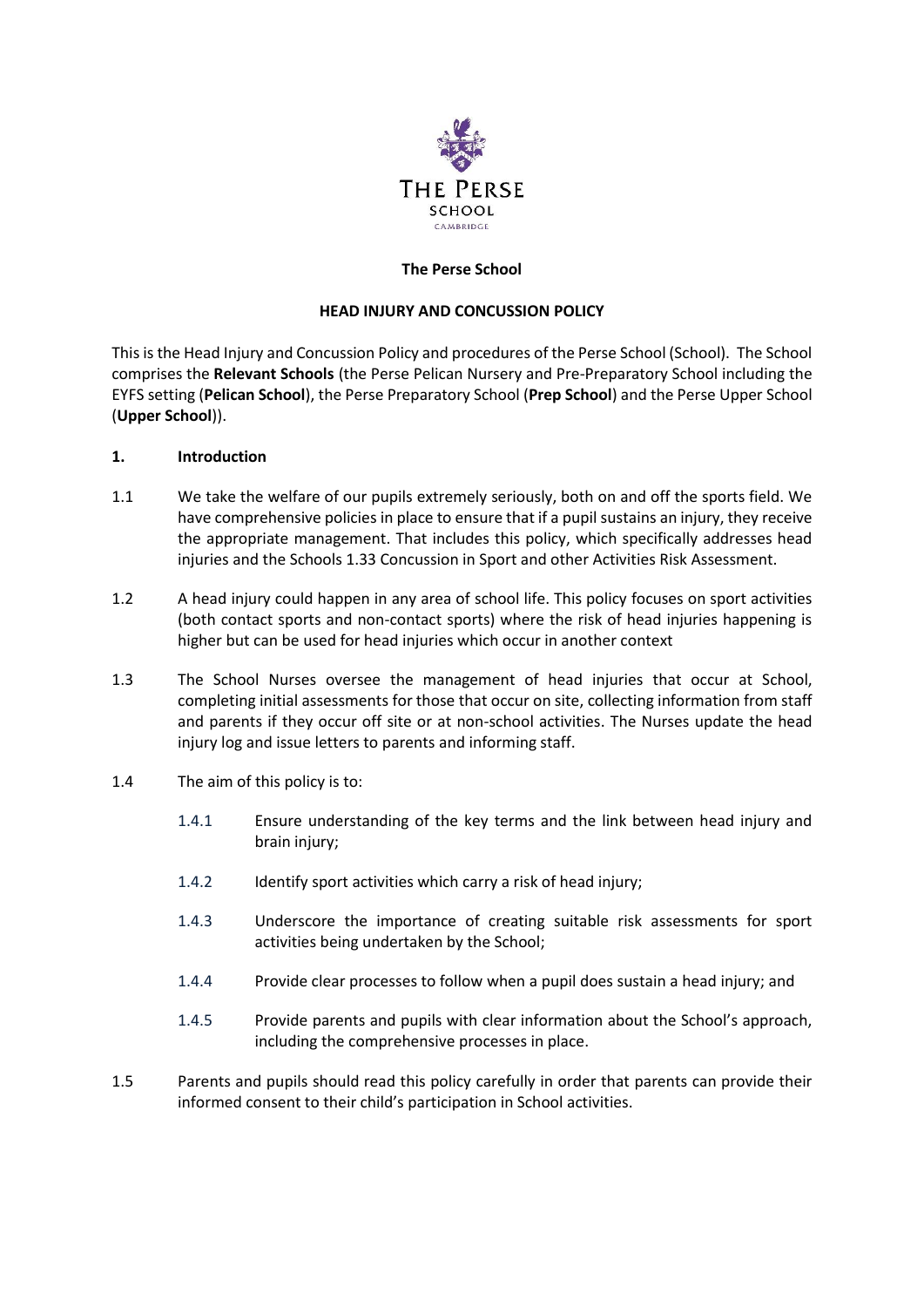#### 1.6 This policy applies to:

- 1.6.1 School staff (including part time or occasional employees or visiting teachers);
- 1.6.2 Pupils of the School;
- 1.6.3 Parents of Pupils at the School; and
- 1.6.4 Any other individual participating in any capacity in a School activity. For example, this would include a contractor providing sports coaching, or a volunteer on a School trip.

#### **2. Definitions**

- 2.1 The following terms are used in this policy:
	- 2.1.1 **Head injury**: means any trauma to the head other than superficial injuries to the face.
	- 2.1.2 **Traumatic Brain Injury (TBI**): is an injury to the brain caused by a trauma to the head (head injury).
	- 2.1.3 **Concussion**: is a type of traumatic brain injury (**TBI**) resulting in a disturbance of brain function. It usually follows a blow directly to the head, or indirectly if the head is shaken when the body is struck. Transient loss of consciousness is not a requirement for diagnosing concussion and occurs in less than 10% of concussions.
	- 2.1.4 **Transient Loss of consciousness**: is the sudden onset, complete loss of consciousness of brief duration with relatively rapid and complete recovery. It can also be referred to as 'being knocked out' or a 'blackout.'
	- 2.1.5 **Persistent loss of consciousness**: is a state of depressed consciousness where a person is unresponsive to the outside world. It can also be referred to as a coma.
	- 2.1.6 **Chronic Traumatic Encephalopathy (CTE)** is one type of degenerative and progressive brain condition that's thought to be caused by TBIs and repeated episodes of concussion. CTE usually begins gradually several years after receiving TBIs or repeated concussions. The symptoms affect the functioning of the brain and eventually lead to dementia.
	- 2.1.7 **Contact**: sport where physical contact is an acceptable part of play for example rugby.
	- 2.1.8 **Non-contact sport**: is any sport where physical contact is not an acceptable part of play but where there are nonetheless potential collisions between players and between players and the ball for example cricket, football, netball and hockey.
	- 2.1.9 **Activities**: recreational activities where head injuries can occur such as climbing, paddle sports, mountain walking, outdoor pursuit camps, games in the playground, and accidental trips and falls.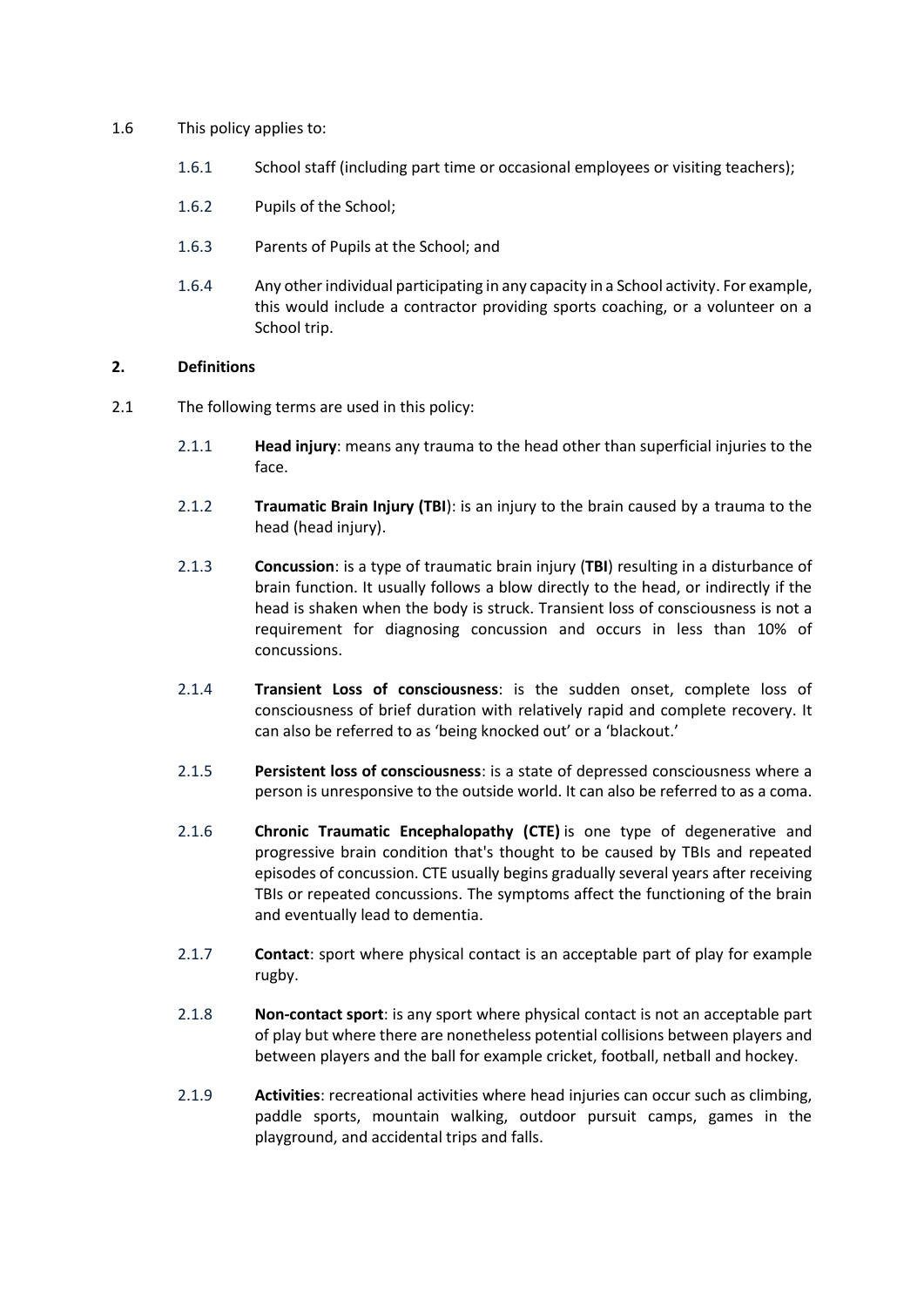## **3. The risks**

- 3.1 Any collision can cause a head injury, which can cause a traumatic brain injury such as a concussion.
- 3.2 Playing contact and non-contact sport increases an individual's risk of collision with objects or other players.
- 3.3 It is very important to recognise that a pupil can have a concussion, even if they are not 'knocked out'. Transient loss of consciousness is not a requirement for diagnosing concussion and occurs in less than 10% of concussions.
- 3.4 Children and young adults are more susceptible to concussion than adults because their brains are not yet fully developed and thus more vulnerable to injury.
- 3.5 The current evidence suggests that repeated episodes of concussion, even where there is no transitory loss of consciousness, can cause significant changes to the structure and function of the brain in a condition known as CTE.

## **4. Preventative steps to reduce the risks**

- 4.1 All our games and outdoor pursuits training, including pre-season, trips, and matches are supervised by staff who are First Aid trained. Any staff member involved in games and outdoor pursuits has undertaken concussion awareness training through TES Develop/Educare which is refreshed annually.
- 4.2 Any person responsible for the undertaking of a sporting or outdoor pursuits activity must ensure a suitable risk assessment for the specific activity is created. This risk assessment should be tailored to the specific School environment and should:
	- 4.2.1 Identify the specific risks posed by the sport or activity, including the risk of participants sustaining head injuries;
	- 4.2.2 Identify the level of risk posed;
	- 4.2.3 State the measures and reasonable steps taken to reduce the risks and;
	- 4.2.4 Identify the level of risk posed with the measures applied.
- 4.3 The governing bodies of most sports and outdoor activities have each produced head injury guidelines that are specific to their sport/activity. School specific sport and outdoor pursuits risk assessments are updated annually and available from the Director of Sport, Head of Outdoor Pursuits and Domestic Bursar. Those responsible for risk assessing sport and outdoor pursuit activities in School should have regard to the relevant and latest guidelines when carrying out their risk assessment. For example:
	- 4.3.1 The Sport and Recreation Alliance includes members from the major sports governing bodies, including the RFU, ECB, FE, RFL and England Hockey. Together they have produced 'Concussion Guidelines for the Education Sector', which can be viewed here: [https://www.afpe.org.uk/physical-education/wp](https://www.afpe.org.uk/physical-education/wp-content/uploads/Concussion_guidelines_for_the_education_sector_June2015.pdf)[content/uploads/Concussion\\_guidelines\\_for\\_the\\_education\\_sector\\_June2015.](https://www.afpe.org.uk/physical-education/wp-content/uploads/Concussion_guidelines_for_the_education_sector_June2015.pdf) [pdf](https://www.afpe.org.uk/physical-education/wp-content/uploads/Concussion_guidelines_for_the_education_sector_June2015.pdf)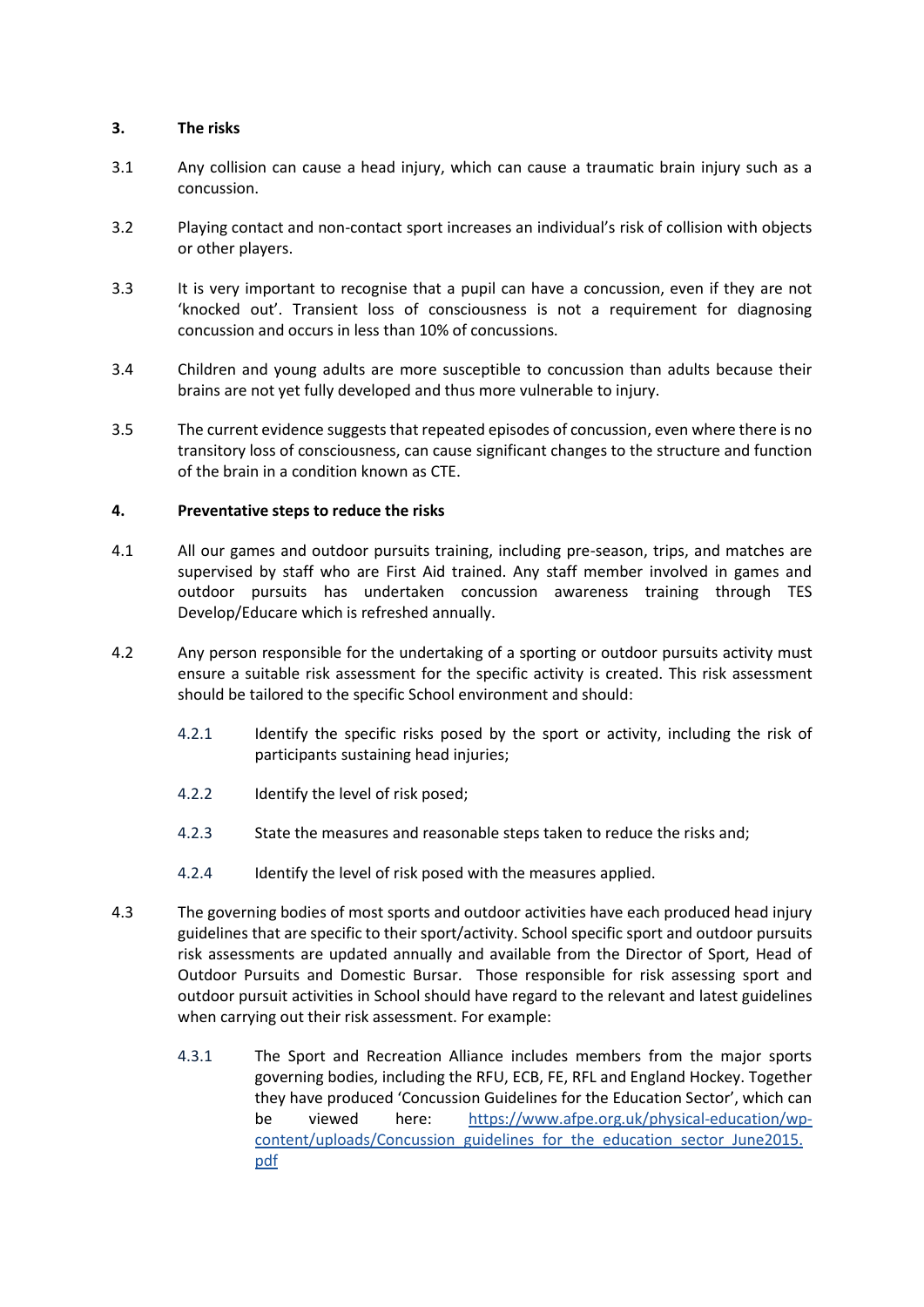#### 4.3.2 Football:

- (a) General FA concussion guidelines: [https://www.thefa.com/get](https://www.thefa.com/get-involved/fa-concussion-guidelines-if-in-doubt-sit-them-outold)[involved/fa-concussion-guidelines-if-in-doubt-sit-them-outold](https://www.thefa.com/get-involved/fa-concussion-guidelines-if-in-doubt-sit-them-outold)
- (b) FA Heading Guidance: [https://www.thefa.com/news/2020/feb/24/updated-heading-guidance](https://www.thefa.com/news/2020/feb/24/updated-heading-guidance-announcement-240220)[announcement-240220](https://www.thefa.com/news/2020/feb/24/updated-heading-guidance-announcement-240220)
- 4.3.3 Rugby:
	- (a) [https://www.englandrugby.com/participation/playing/headcase/age](https://www.englandrugby.com/participation/playing/headcase/age-grade/schools-and-colleges)[grade/schools-and-colleges](https://www.englandrugby.com/participation/playing/headcase/age-grade/schools-and-colleges)
	- (b) RFU Graduated Return to Play guidelines: [https://www.englandrugby.com/dxdam/04/0453acb5-5fe2-4608-91b0](https://www.englandrugby.com/dxdam/04/0453acb5-5fe2-4608-91b0-a2bd191c3016/HEADCASE%20GRTP.pdf) [a2bd191c3016/HEADCASE%20GRTP.pdf](https://www.englandrugby.com/dxdam/04/0453acb5-5fe2-4608-91b0-a2bd191c3016/HEADCASE%20GRTP.pdf)

#### 4.3.4 Hockey:

(a) England Hockey 'Safe Hockey' guidance [https://www.englandhockey.co.uk/governance/duty-of-care-in](https://www.englandhockey.co.uk/governance/duty-of-care-in-hockey/safe-hockey)[hockey/safe-hockey](https://www.englandhockey.co.uk/governance/duty-of-care-in-hockey/safe-hockey)

## 4.3.5 Netball

(a) [https://www.englandnetball.co.uk/document/england-netball](https://www.englandnetball.co.uk/document/england-netball-concussion-policy/)[concussion-policy/](https://www.englandnetball.co.uk/document/england-netball-concussion-policy/)

#### 4.3.6 Cricket

- (a) [https://www.ecb.co.uk/about/science-and-medicine/concussion-in](https://www.ecb.co.uk/about/science-and-medicine/concussion-in-cricket)[cricket](https://www.ecb.co.uk/about/science-and-medicine/concussion-in-cricket)
- 4.3.7 Climbing and Canoeing:
	- (a) <https://www.thebmc.co.uk/Download.aspx?id=629>
	- (b) [https://www.britishcanoeing.org.uk/uploads/documents/Paddlesafer..-](https://www.britishcanoeing.org.uk/uploads/documents/Paddlesafer..-V5.-docx.pdf) [V5.-docx.pdf](https://www.britishcanoeing.org.uk/uploads/documents/Paddlesafer..-V5.-docx.pdf)
- 4.4 Potential measures to reduce the risk of pupils sustaining head injuries while playing sports and taking part in activities might include:
	- 4.4.1 Structuring participation in accordance with current guidelines from the governing body of the relevant governing body (see above);
	- 4.4.2 Removing or reducing the contact elements of contact sports during training sessions;
	- 4.4.3 Ensuring that there is an adequate ratio of coaches/instructors to pupils taking part;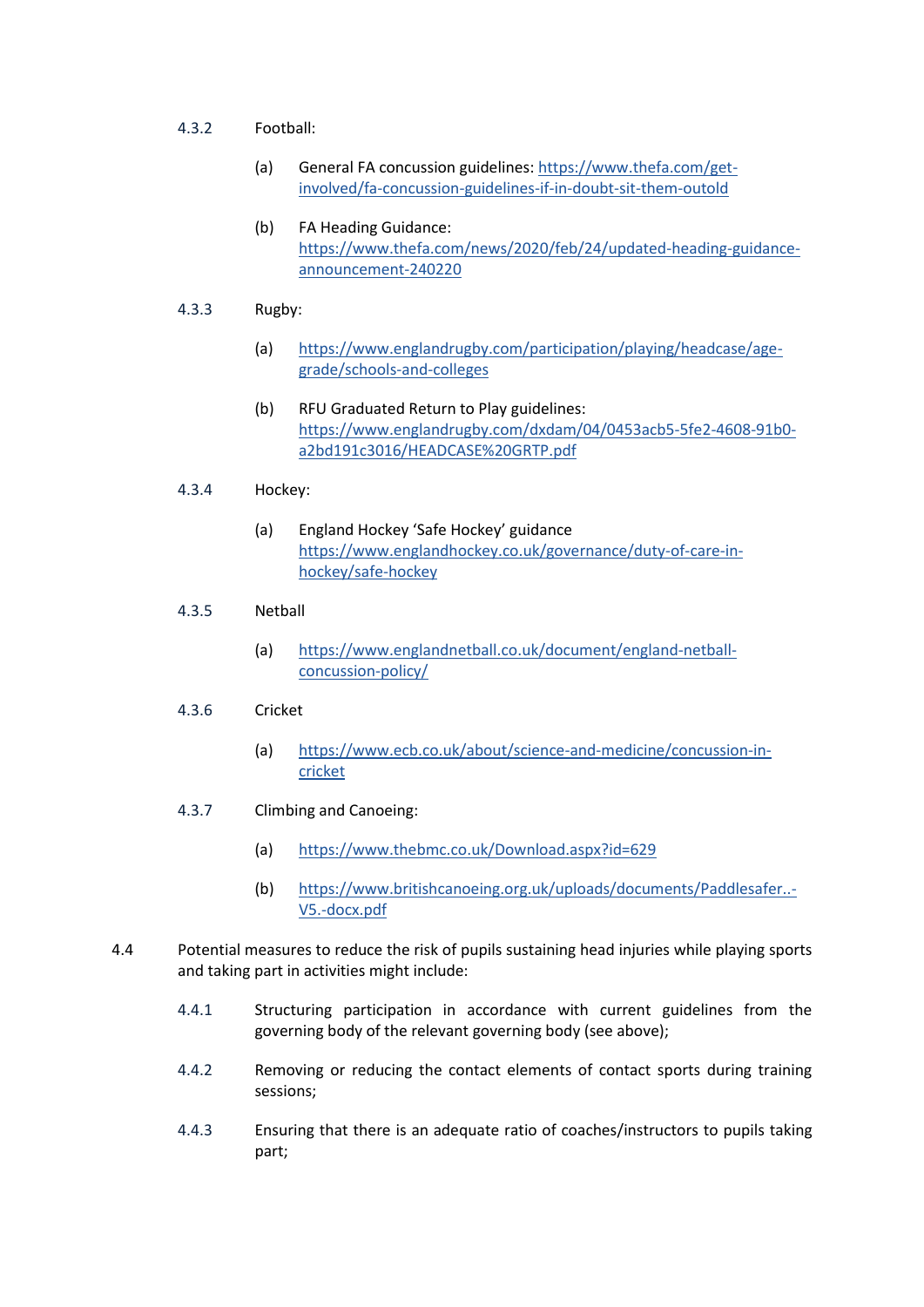- 4.4.4 Ensuring that pupils are taught safe techniques to take part in the sport/activity;
- 4.4.5 Using equipment and technology to reduce the level of impact from collision with physical objects (e.g. wearing helmets when climbing and canoeing, using padding around rugby posts, not overinflating footballs etc.);
- 4.4.6 Using equipment and technology to reduce the level of impact from collision between pupils (e.g. gumshields);
- 4.4.7 Coaching good technique in high risk situations (such as rugby tackles, white water kayaking, climbing);
- 4.4.8 Ensuring that the area is safe (for example, that is not frozen hard, and there are suitable run-off areas at the touchlines, assessing white water, stability of rock face);
- 4.4.9 Ensuring that a first aid trained member of staff is easily accessible during sports and outdoor pursuits activities.

## **5. Head injuries sustained outside of school**

- 5.1 As noted above, repeated concussions can cause significant changes to the structure and function of the brain, in particular the child's brain.
- 5.2 It is therefore very important that the School, pupils and their parents take a holistic approach to the management of head injury causing concussions and cooperate with regards to sharing information.
- 5.3 Where a pupil sustains a head injury which has caused a concussion whilst participating in an activity outside of the School, the parents of the pupil concerned should promptly provide the School Nurses with sufficient details of the incident, and keep the Nurses updated of any developments thereafter. This would apply, for example, if a pupil suffers a concussion playing rugby for an external rugby club or if a pupil sustains a head injury while talking part in an informal game of sport, for example in the local park.
- 5.4 The School will determine the appropriate way forward on receiving a notification of this nature. That might include reviewing any return to play plan already established by the external club, or if no such plan has been put in place, considering whether a return to play plan should be established under this policy.
- 5.5 In turn the School will inform parents where a pupil has sustained a head injury causing a concussion at School.

#### **6. Initial procedure to follow where a pupil sustains a head injury at School**

- 6.1 The welfare of pupilsis of central importance. Any person to whom this policy applies should adopt a cautious approach if they are in any doubt as to whether a head injury has occurred and/or whether the head injury has caused a concussion.
- 6.2 Those individuals to whom this policy applies should be aware of the symptoms of a concussion. The British Medical Journal has published a one page 'Pocket Concussion Recognition Tool' to help identify concussion in children, youth and adults. The tool is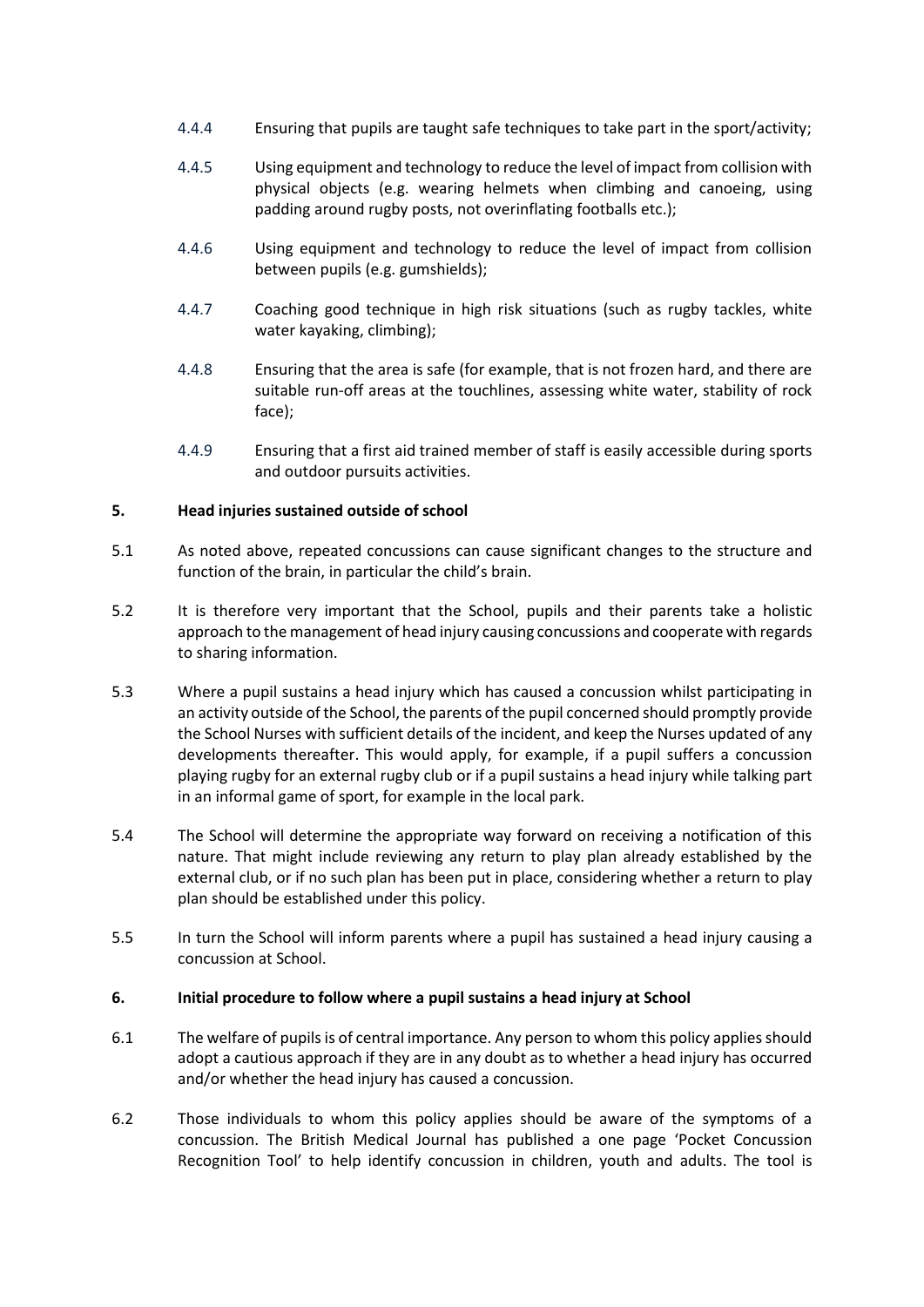attached at Schedule One, and is also available for download (here: [https://bjsm.bmj.com/content/bjsports/47/5/267.full.pdf\)](https://bjsm.bmj.com/content/bjsports/47/5/267.full.pdf) The tool identifies the following signs and symptoms of suspected concussion:

- 6.2.1 Loss of consciousness;
- 6.2.2 Seizure or convulsion;
- 6.2.3 Balance problems;
- 6.2.4 Nausea or vomiting;
- 6.2.5 Drowsiness;
- 6.2.6 More emotional;
- 6.2.7 Irritability;
- 6.2.8 Sadness;
- 6.2.9 Fatigue or low energy;
- 6.2.10 Nervous or anxious;
- 6.2.11 "don't feel right";
- 6.2.12 Difficulty remembering;
- 6.2.13 Headache;
- 6.2.14 Dizziness;
- 6.2.15 Confusion;
- 6.2.16 Feeling slowed down;
- 6.2.17 "Pressure in head";
- 6.2.18 Blurred vision;
- 6.2.19 Sensitivity to light;
- 6.2.20 Amnesia;
- 6.2.21 Feeling like "in a fog";
- 6.2.22 Neck pain;
- 6.2.23 Sensitivity to noise; and
- 6.2.24 Difficulty concentrating.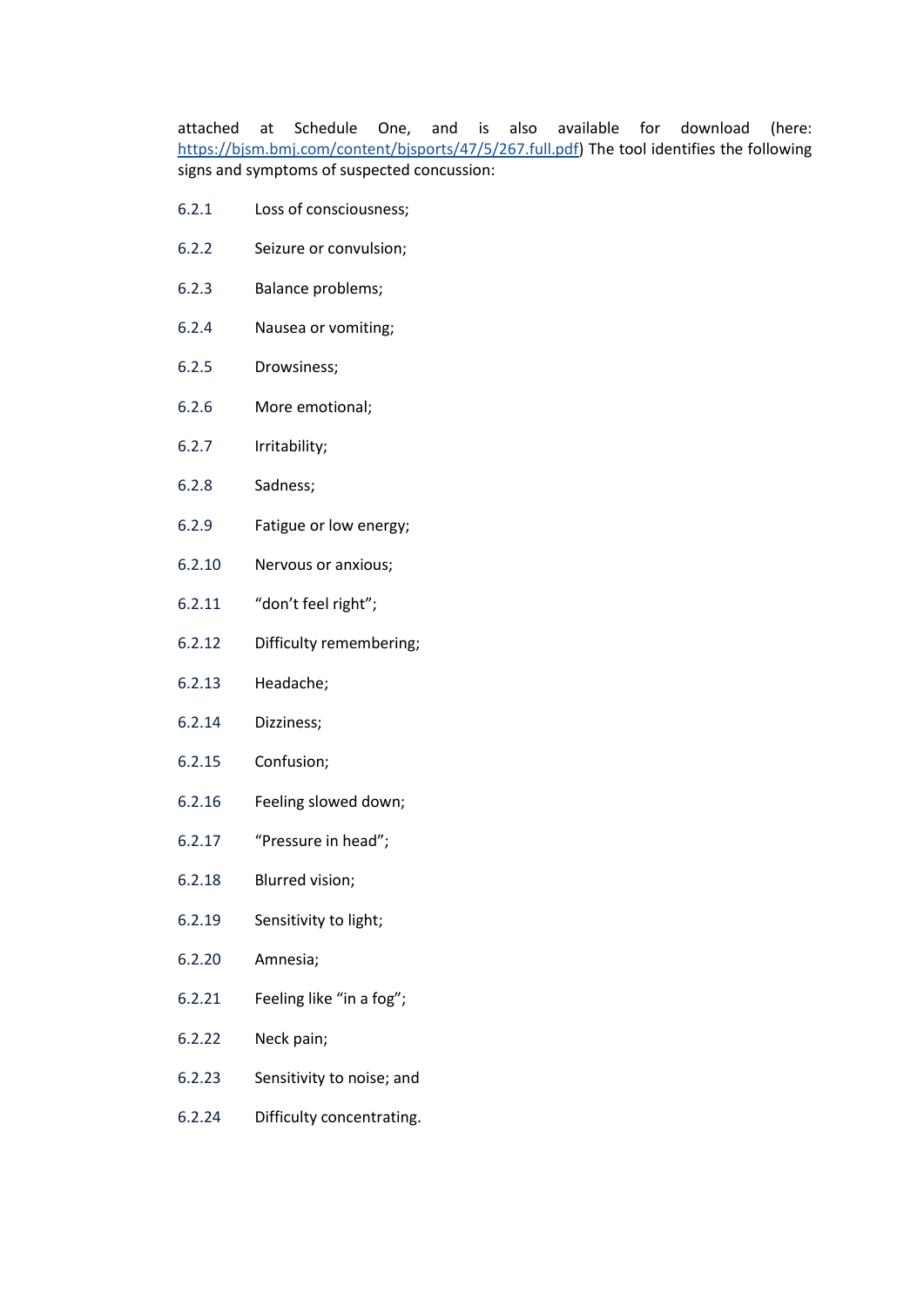- 6.3 Where a pupil sustains a suspected head injury or concussion, the person supervising the activity should immediately remove the pupil, where it is safe to do and refer the pupil to either the School Nurse, a qualified first aider or medical professional.
- 6.4 The School Nurse, First Aider or medical professional will determine whether the pupil is displaying any "red flag" symptom in which case the ambulance services should be called on 999. The Pocket Concussion Recognition Tool at Schedule One identifies the following red flags:
	- 6.4.1 Athlete complains of neck pain;
	- 6.4.2 Increasing confusion or irritability;
	- 6.4.3 Repeated vomiting;
	- 6.4.4 Seizure or convulsion;
	- 6.4.5 Weakness or tingling/burning in arms or legs;
	- 6.4.6 Deteriorating conscious state;
	- 6.4.7 Severe or increasing headache;
	- 6.4.8 Unusual behaviour change; and
	- 6.4.9 Double vision.
- 6.5 The School Nurse will update the Head Injury Log and ensure that the pupil's parents are notified of the head injury as soon as reasonably possible, and in any case on the same day of the incident. The Head Injury Log entry should include the following details: the pupil's name and form, the date of the incident, a description of the incident, a description of any action taken (e.g. referral to A+E, Head Injury Letter issued to parents, teaching staff emailed, date and time of 48hour review with Nurses) with the parents.
- 6.6 The School Nurses in consultation with a pupil's parents will risk assess the injury and symptoms and agree transport arrangements with parents. Pupils will not be allowed to cycle home, unless accompanied by a parent. Anyone sustaining a head injury and showed symptoms of concussion will not be allowed to drive themselves home and alternate arrangements will need to be made.

#### **7. Managing a return to play following a head injury**

- 7.1 Any pupil that has suffered a head injury and showed symptoms of concussion should be subject to a Graduated Return to Play programme (**GRTP** – Schedule 2) which will be overseen by their parents.
- 7.2 The information below details how the GRTP system should be used to ensure the safe management of concussion:
	- 7.2.1 Live head injury log: A spreadsheet of pupils' current fitness to play sport/participate in activities is accessible to staff. This allows us to ensure that, if injured, a pupil is not put at risk of taking part in an activity that may be harmful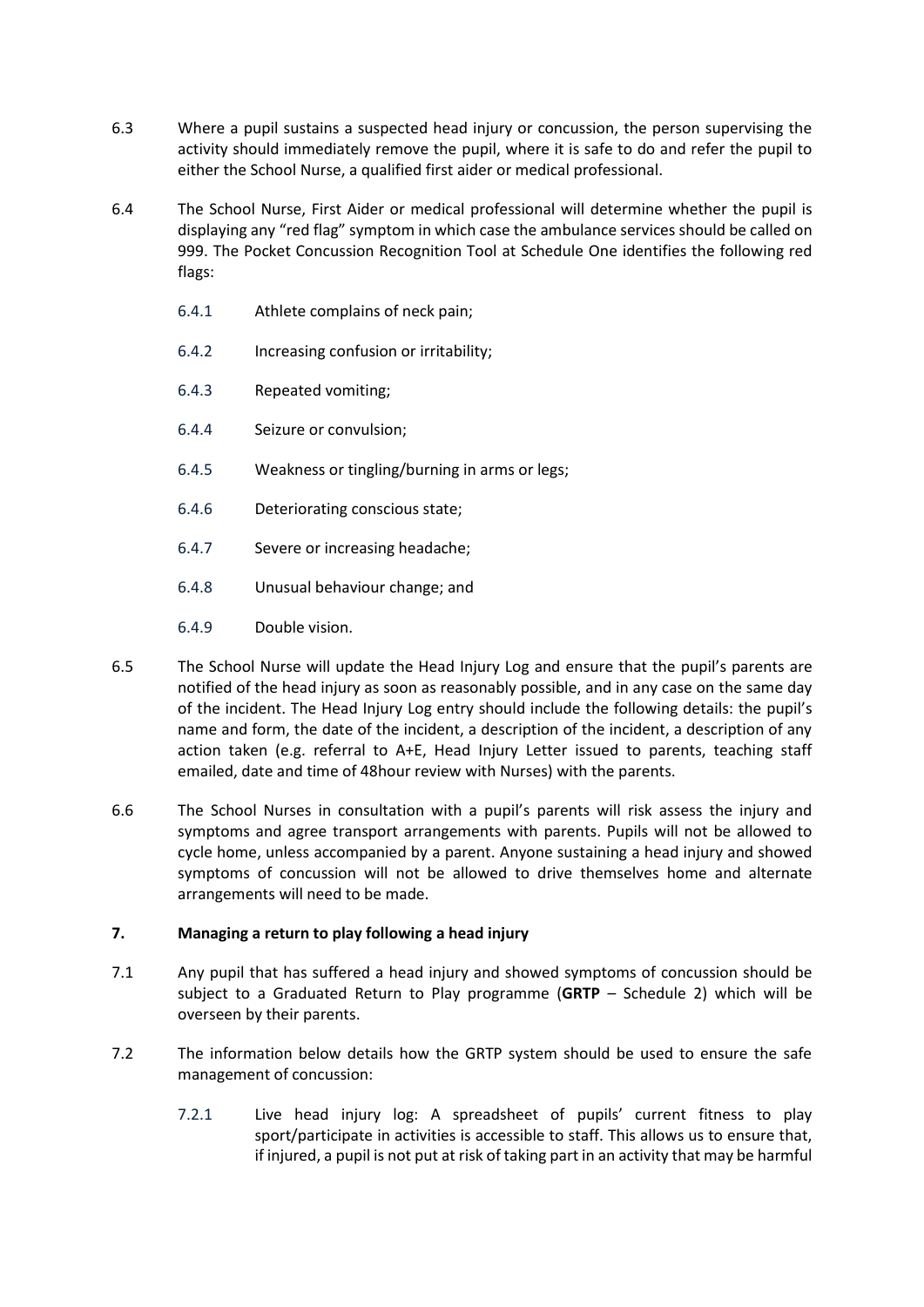to their recovery. The log also allows the Nurses to track current injuries and audit previous injuries.

- 7.2.2 Injury Logged: As soon as a pupil's concussion has been logged by the Nurses, the Nurses inform specific teaching and coaching staff at School (Director of Sport, Head of Outdoor Pursuits, team coach, Tutor/Form Teacher and Head of Year). The Tutor/Form Teacher will email specific teachers of the pupil (for example: subject teachers, Head of House, staff who lead extra-curricular clubs). The Nurses will also issue the parents with a letter outlining medical advice regarding warning signs to look out for, and an explanation the recovery guidelines.
- 7.2.3 Rest and Review: The pupil may require complete physical and cognitive rest for 48 hours, this includes screen time and homework. As such if the injury occurs during the week or on a Sunday the pupil may need to miss school during this immediate period if symptoms deem it necessary.
- 7.2.4 Assessment: If there are no signs or symptoms of concussion, after a 48-hour assessment with the School Nurses or a qualified Medical professional the pupil can return to activities/games/sport. The Nurses update the head injury log and in consultation with parents inform relevant staff that the pupil can return to a full range of lesson activities, sports and extra-curricular clubs and societies.
- 7.2.5 Assessment: If there any signs/symptoms/diagnosis of concussion at the 48-hour period the pupil will be off sport/activities for a mandatory two-week rest period. If after the two-week rest, there are no signs or symptoms of concussion the pupil with the agreement of the Nurses and their parents can start the Graduated Return to Play programme (Schedule 2). The Nurses will update head injury log and inform relevant staff.
- 7.2.6 On completion of Stage 4 of the graduated return to play programme parents must confirm by email to the Nurses that their son/daughter has been passed fit by a medical practitioner to return to full contact sports and other activities. The Nurses will update the head injury log and inform relevant staff (Director of Sport, Head of Outdoor Pursuits, Sports Coach, Tutor/Form Teacher and Head of Year as appropriate).
- 7.3 It is the responsibility of the parents to ensure that their child does not participate in any inappropriate physical activity outside of School whilst they are subject to a GRTP programme.

#### **8. Breaches of this policy**

- 8.1 The School takes its duty of care very seriously. The School will take appropriate action against any person found to have breached this policy. For example:
	- 8.1.1 if a pupil attempts to return to play in breach of their GRTP programme, the School would consider the matter under the School's B*ehaviour and Discipline Policy*;
	- 8.1.2 if a member of staff fails to report a head injury, the School would consider the matter under the School's staff disciplinary policy; and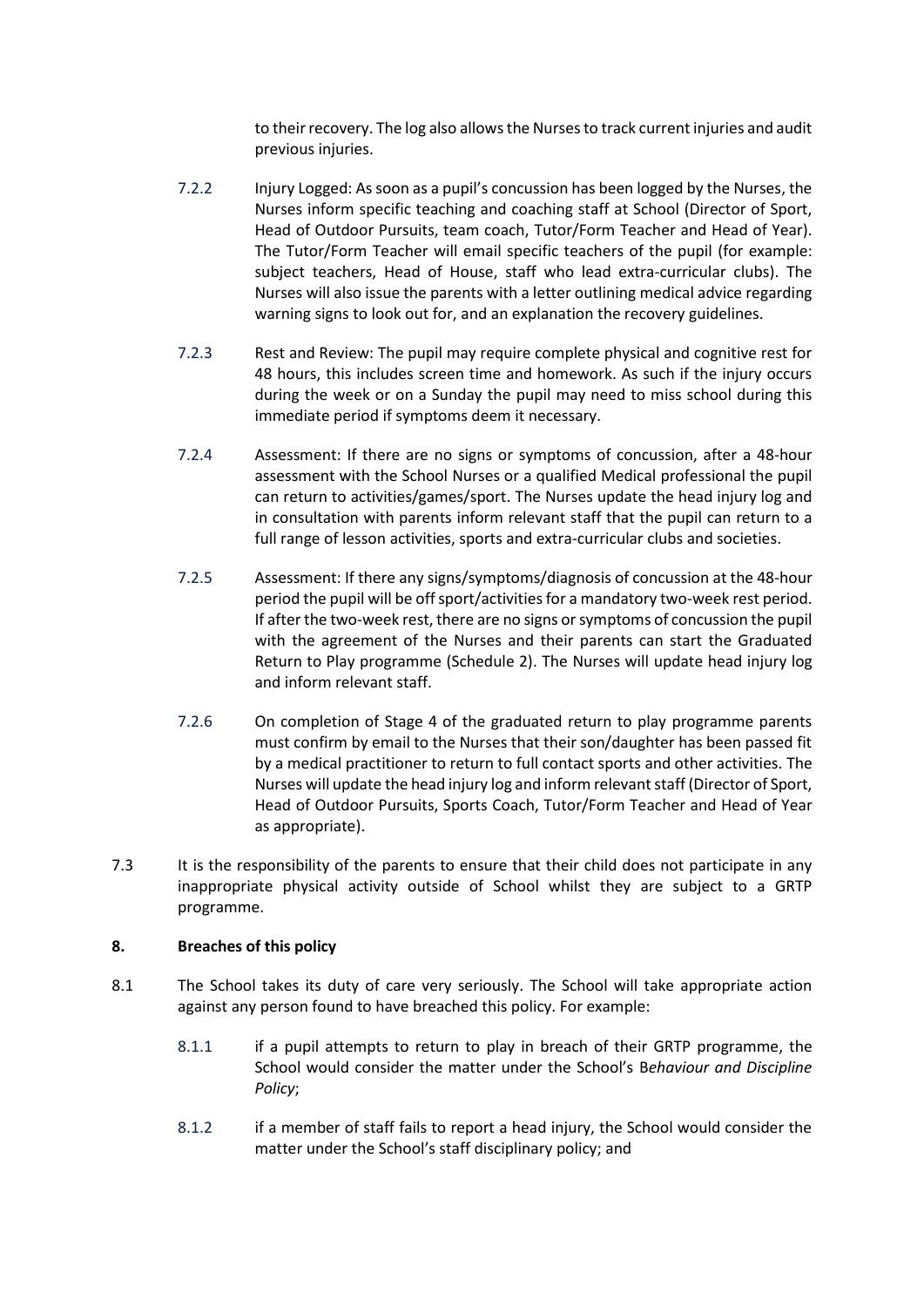8.1.3 if a parent fails to report to the School a head injury their child sustains outside of School, the School would consider the matter under the terms of the School parent contract.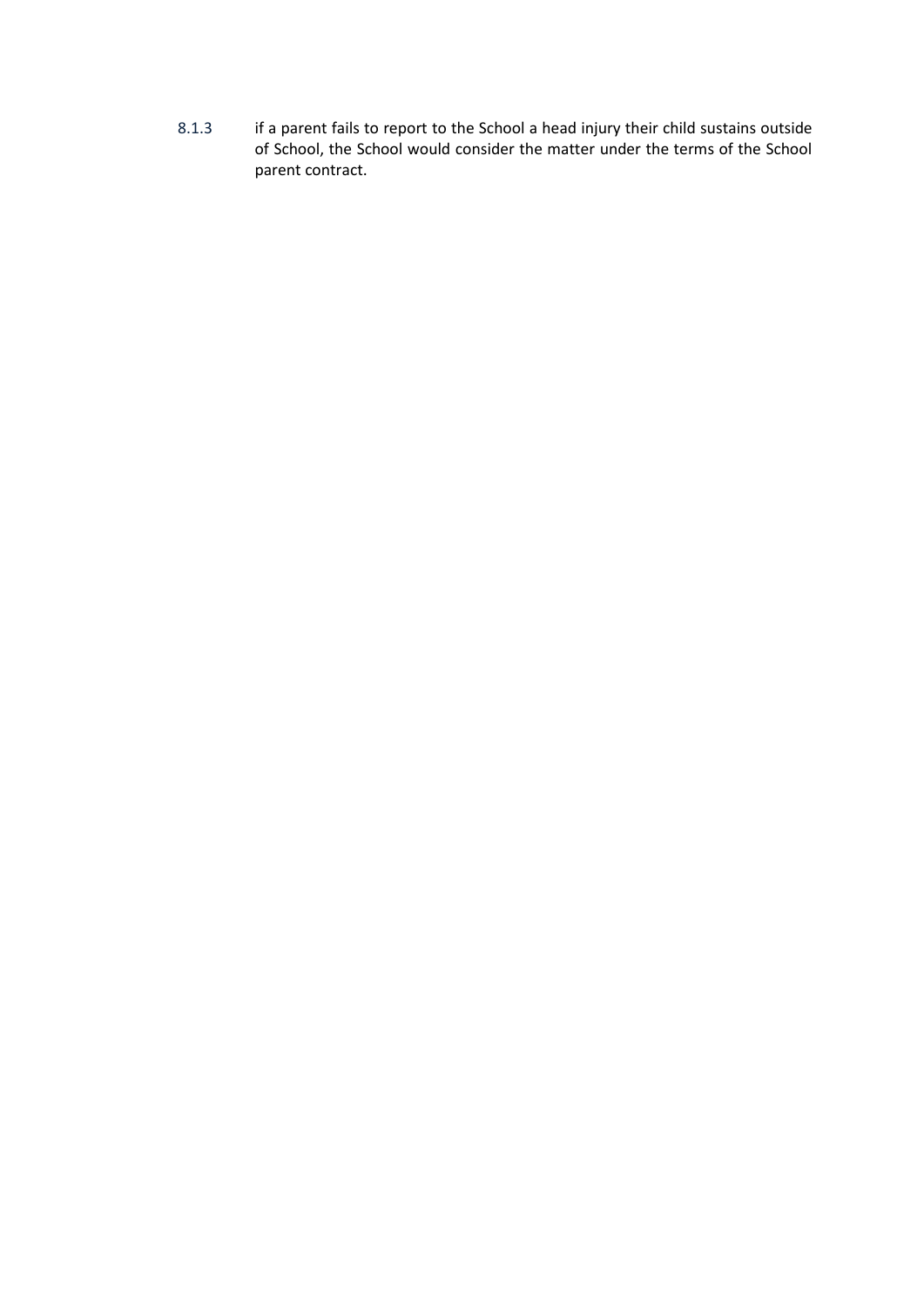#### **Schedule 1 Concussion Recognition Tool**

# **Pocket CONCUSSION RECOGNITION TOOLTM**

**To help identify concussion in children, youth and adults**



#### **RECOGNIZE & REMOVE**

Concussion should be suspected **if one or more** of the following visible clues, signs, symptoms or errors in memory questions are present.

#### **Annexure 1 Visible clues of suspected concussion**

Any one or more of the following visual clues can indicate a possible concussion:

Loss of consciousness or responsiveness Lying motionless on ground / Slow to get up Unsteady on feet / Balance problems or falling over / Incoordination Grabbing/Clutc hing of head Dazed, blank or vacant look Confused / Not aware of plays or events

#### **Annexure 2 Signs and symptoms of suspected concussion**

Presence of any one or more of the following signs & symptoms may suggest a concussion:

| - Loss of consciousness          | - Headache                 |
|----------------------------------|----------------------------|
| - Seizure or convulsion          | - Dizziness                |
| - Balance problems               | - Confusion                |
| - Nausea or vomiting             | - Feeling slowed down      |
| - Drowsiness                     | - "Pressure in head"       |
| - More emotional                 | - Blurred vision           |
| - Irritability                   | - Sensitivity to light     |
| - Sadness                        | - Amnesia                  |
| - Fatique or low energy          | - Feeling like "in a fog"  |
| - Nervous or anxious             | - Neck Pain                |
| - "Don't feel right"             | - Sensitivity to noise     |
| - Difficulty remembering         | - Difficulty concentrating |
| © 2013 Concussion in Sport Group |                            |

#### **3. Memory function**

Failure to answer any of these questions correctly may suggest a concussion.

*"What venue are we at today?" "Which half is it now?" "Who scored last in this game?" "What team did you play last week / game?" "Did your team win the last game?"*

**Any athlete with a suspected concussion should be IMMEDIATELY REMOVED FROM PLAY, and should not be returned to activity until they ar e assessed medically. Athletes with a suspected concussion should not be left alone and should not drive a motor vehicle.**

It is recommended that, in all cases of suspected concussion, the player is referred to a medical professional for diagnosis and guidance as well as return to play decisions, even if the symptoms resolve.

#### **RED FLAGS**

if the symptoms resolve.<br>**RED FLAGS**<br>If ANY of the following are reported then the player should be safely and<br>immediately removed from the field. If no qualified medical professional is **RED FLAGS**<br>If ANY of the following are reported then the player should be safely and<br>immediately removed from the field. If no qualified med ical professional is<br>available, consider transporting by ambulance for urgent me **available, consider transporting by ambulance for urgent medical assessment:**

- Athlete complains of neck pain and the state of Deteriorating conscious state
- Increasing confusion or irritability Severe or increasing headache
- -
- 
- Repeated vomiting Unusual behaviour change
- Seizure or convulsion  $-$  Double vision -
- Weakness or tingling / burning in arms or legs

#### **Remember:**

- In all cases, the basic principles of first aid (danger, response, airway, breathing, circulation) should be followed. - Do not attempt to move the player (other than required for airway support) unless trained to so do - Do not remove helmet (if present) unless trained to do so.

from McCrory et. al, Consensus Statement on Concussion in Sport. Br J Sports Med 47 (5), 2013

© 2013 Concussion in Sport Group